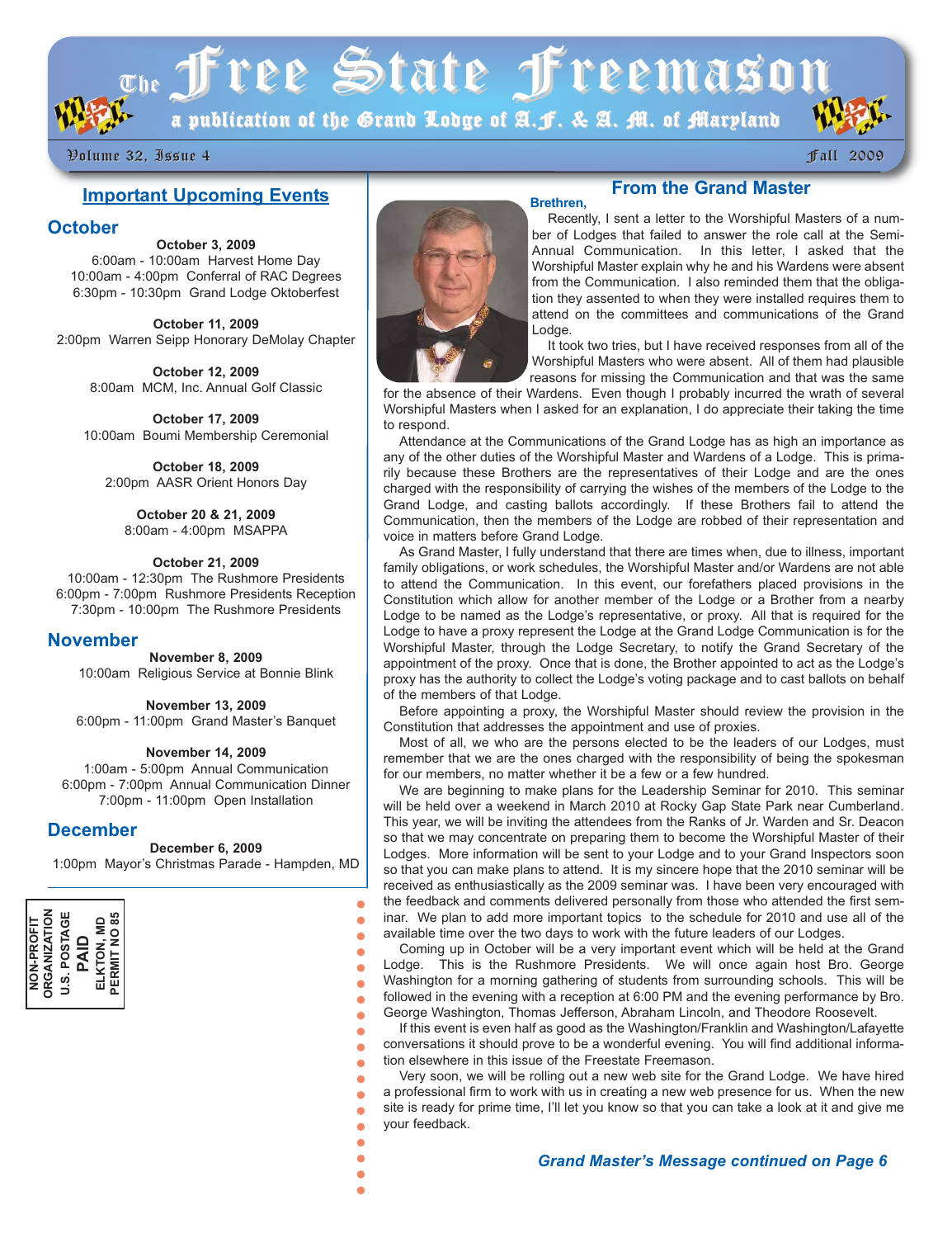Deadlines for submitting articles & information for publication in the *Free State Freemason*: **the 1st day of March (Spring), June (Summer), September (Fall), and December (Winter)**.

These dates are firm as the issue must be formatted and given to the printer the 2nd week of these months.

> Send mail to: Free State Freemason 304 International Circle Cockeysville, MD 21030

> > 410-527-0600 tel 410-527-1276 fax

FSFM@glmd.org

#### **Article Submission**

These points should be followed for articles submitted for inclusion in the Free State Freemason publication:

Original pictures or pictures from a digital camera on disk are fine - use the highest resolution.

Ink jet prints or newspaper pictures **will not** reproduce satisfactorily.

If you desire the return of pictures, they must have submitting individual's name on the back.

Pictures should have accompanying documentation detailing who is in the picture and what the picture represents if not accompanied by an article. Articles must be typewritten.

Articles can be submitted to the editor by e-mail, fax, regular mail or dropped off at the Grand Lodge office.



# **The Grand Lodge of Maryland Ballroom Rentals**

**Contact:** Raymond J. Vogel, Ballroom Coordinator at 410-527-0289 **E-Mail:** glballroom@glmd.org, Fax 410-316-9410

**Office Hours:** 10:00 a.m. - 3:00 p.m. Monday - Friday by appointment. **Catering:** Approved list of caterers.

**Ballroom Capacity:** Receptions, 320, with a nice dance area. 410 for banquets without dance area. Separate room for Weddings and Special Events. **Rates:** Call for information.

**Parking:** Free on site, 178 spaces.

**Information:** Foyer is marble with a fantastic staircase. Ballroom is 55 ft. x 111 ft., with hardwood floors. Twelve brass chandeliers, dance area depends on table setup. A must see in person to really experience the beauty of this facility. Call us and come see our Ballroom in this beautiful Hunt Valley setting.

## **License Plates**



Masonic License plates are available to Maryland Masons, with vehicles registered in Maryland, as well as their wives, widows, and sons and daughters living at home. You do not have to wait for renewal of registration. Call Ray Vogel at 410-527-0600 to find out how it works and how easy it is to put them on your vehicle. *(Motorcycle tags are not available)*

**Be proud of your fraternity and display these plates on your car this year.**

# **Chair Plaques & The Tree of Life**

**Chair Plaques** are for chairs located in the Corinthian Room on the second floor of Grand Lodge. You may have your own name on a plaque, or have it in memory of, or to honor a person, club, or group. The Tree of Life is located in the main lobby of the Grand Lodge Building. You can sponsor a leaf

on the tree, or have it in memory of, or to honor a person, club, or group.

**2**

**The Chair Plaques and the Tree of Life leaves cost only \$200.00 each. This provides you with up to four lines on either, with twenty-one characters per line. Call Ray Vogel at the Grand Lodge at 410-527-0600 to make arrangements for yours.**

# **Masonic Charities of MD, Inc. Annual Golf Classic**

Masonic Charities of MD, Inc. invites you to attend their Annual Golf Classic. The tournament will be held at Rocky Point Golf Course in Essex, MD. The proceeds of this event will be used to support Masonic Charities of MD, Inc. Scholarships, Student Assistant Programs and to continue Masonic Awareness and Brotherhood.

**Format:** 4 Person Captain's Choice **Date:** Monday October 12, 2009 **Check-in:** Begins at 8:00 AM **Time:** 9AM Shotgun **Place**: Rocky Point Golf Course 935 Back River Neck Rd

Essex, MD 21221

**Fee:** \$75 per person / \$300.00 per foursome

**Includes:** Greens Fees, Golf Cart, Continental Breakfast, Lunch, Beverages and Prizes

**Payment:** Please attach payment and return Registration Form to the Grand Lodge by Friday, September 18, 2009.

For more information contact: Tournament Director, Bob Ivey at (410) 608-6110 or mcmgolf@comcast.net Hole sponsorships also available: \$100 per sign.

# **Masonic Charities of Maryland, Inc. Cruise**

Join Masonic Charities of Maryland on a Cruise to the Eastern Caribbean **July 1 – 10, 2010**

**Ports of Call include:** San Juan, Puerto Rico; St. Thomas; Samana, Dominican Republic; Labadee, Haiti

**Excursions include:** Bacardi Rum Distillery; Magen's Bay; Los Haitises National Park; Labadee Bay

|                         | <b>Pricing and Categories</b> |  |
|-------------------------|-------------------------------|--|
|                         | (includes Port taxes)         |  |
| Category M (inside)     | 1.299.89                      |  |
| Category L (inside)     | 1,319.89                      |  |
| Category H (outside)    | 1,569.89                      |  |
| Category G (ocean view) | 1.589.89                      |  |

| Category G (ocean view)           | 1,589.89 |
|-----------------------------------|----------|
| Category F (ocean view)           | 1,749.89 |
| Category D <sub>2</sub> (balcony) | 1 949 89 |

 $\overline{C}$  (optional insurance: inside/ ocean view - \$89; balcony - \$119) A portion of the Cruise is tax deductable for charitable purposes.

\$250 per person deposit required with reservation. Final payment due March 31, 2010 (Travel Agency imposes a \$25 per person cancellation fee once the deposit is received) A passport is needed for travel into the Caribbean.

For further information contact Florence Littleton, Travel Agent for the Cruise Lady (3041 O'Donnell St., 21224) 410-529-3553 after 6:30 pm.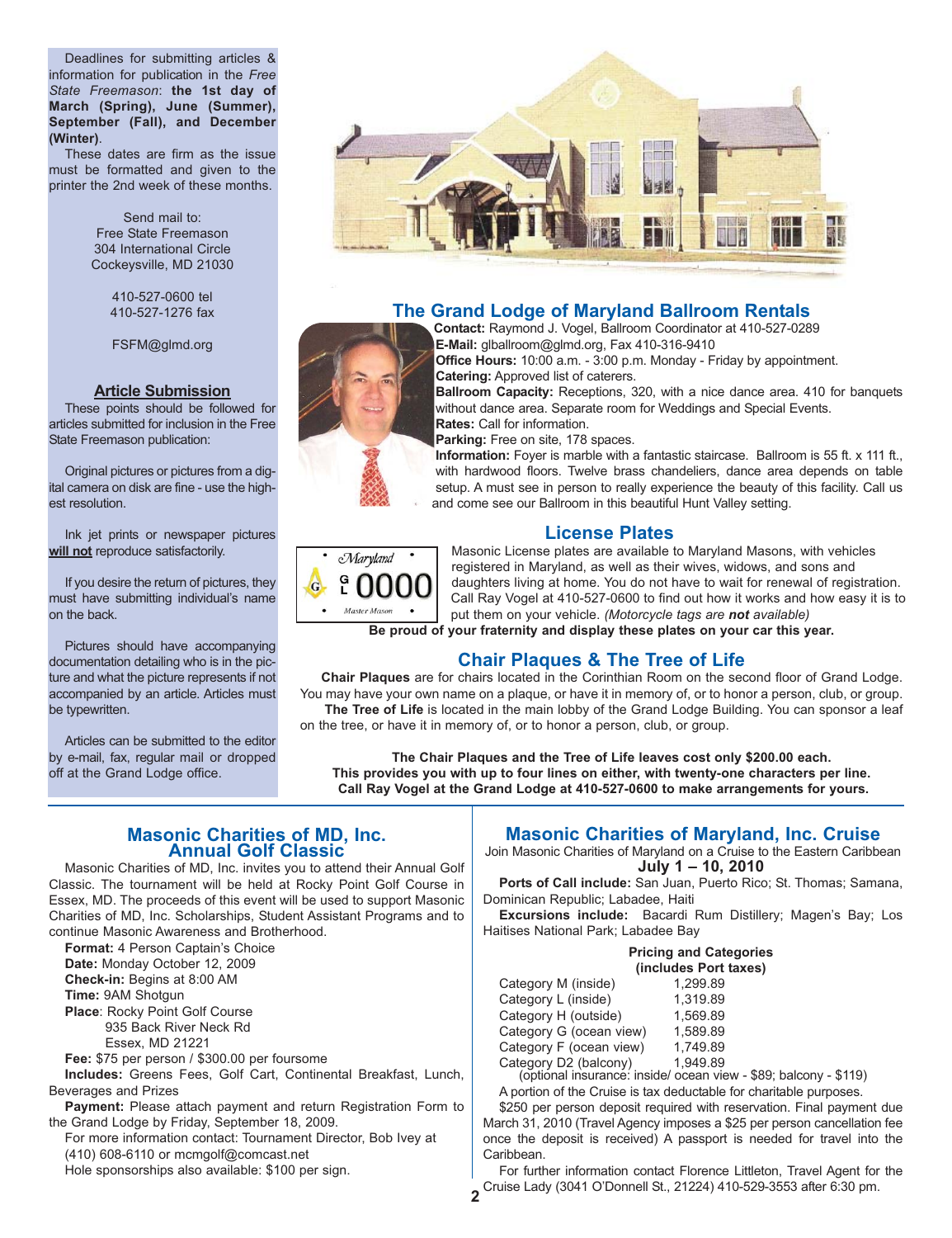# **75th Annual Herritage Parade**

On July 4, 2009, Patapsco Lodge #183 participated in the 75th annual Heritage Parade. It was the first time the lodge has been in the parade since the 1980's and was one of the biggest parades in Dundalk in many years. 2009 is also the 120th anniversary for Patpasco Lodge. Therefore, we had a banner made noting the anniversary which was carried by the officers.



Marching in the parade were Kenneth Langston, WM; Roy Hosier, SW; David Deitz, JM; Frank Shannon, JD; Christopher Boggs, SS; and Nick Di Domenico, JS. We had a tow truck decorated with American Flags and banners hauling Masons and Rainbow Girls from Patapsco Lodge. It was a lot of fun and great exposure for us with the community.

# **Grand Lodge Bookkeeping**

All bookkeeping, bill paying and invoicing for the following four entities is performed at the Grand Lodge of A.F. & A.M. of Maryland, 304 International Circle:

- Grand Lodge of A.F. & A.M. of Maryland (FEIN: 52-0226260)
- Maryland Masonic Homes (FEIN: 52-0567507)

• Stephen J. Ponzillo, Jr. Memorial Library & Museum of the Grand Lodge of Maryland (FEIN: 01-0911124)

• Masonic Charities of Maryland, Inc. (FEIN: 52-1470411)

Please keep in mind a few things:

1. It is very important to identify your payments and or checks. Include invoice numbers or add a description in the Memo when making a payment. We can't always know what your payment is for.

2. Stephen J. Ponzillo, Jr. Memorial Library and Museum **and** Masonic Charities of Maryland are both classified as tax exempt  $501(c)(3)$  entities.

3. Grand Lodge of AF & AM of MD **and** Maryland Masonic Homes are both classified as tax-exempt 501(c)(8) entities.

As always, please call if you have any questions about our billing or how to make a payment. We are here to assist you!

Rosie Frevel, Assistant Controller Bettie Dunkin, Controller

# **Maryland DeMolay**

The Maryland State Association of DeMolay Chapters (M.S.A.D.C.) held its' Annual Conclave and Installation of Officers at Salisbury University on the weekend of July 31st, August 1st and 2nd. Bro. Tommy Plourde, Frederick Chapter, was elected to serve as State Master Councilor of Maryland for the ensuing year.



Bro. Plourde will be accompanied by Bro. Alex Mathews, Chesapeake Chapter (La Plata), who was elected as Deputy State Master Councilor (pictured above). State Master Councilor Plourde has an aggressive term plan that should be fun and beneficial for Maryland Demolay this coming year. SMC Plourde has started all of us on a GRAIL QUEST and it all starts at the DeMolay alter, where young men start a life long journey of discovery and self improvement!

Conclave weekend went off without a hitch! The members, advisors and guest of Maryland DeMolay were treated to a weekend of fun and Fraternity, not to mention a few days of little sleep! Conclave saw the return of the Maryland DeMolay Volleyball Tournament with Catonsville Chapter claiming victory. Athletics Director, Dad Chris Gotsch also added a "Young Guys versus Old Guys" kickball game on Saturday afternoon. The OLD Guys, with the help of the ladies, and after much taunting by the Young Guys beat the Young Guys!



*Pictured above: left to right back row DGM Steve Ponzillo, III; Howard Kellog; E.O. Bill Eppig; Jeff Dill; Carl Michel, Jr.; Brian Harden; Sterling DeBold; J.C. Davis; Tom Reinhardt Kneeling: SMC Tom Plourde*

In keeping with athletics, the annual Chevalier versus DeMolay softball game was held later that evening with the Chevaliers, again with the ladies on their side, claiming victory after a late rally by the DeMolays. (The Chevaliers still believe that the kickball game was being used to tire them out so that they would be unable to perform that evening at

the softball game). Earlier in the day, everyone in attendance participated in Medieval Games. Participants competed in events based on medieval sports with a little twist from Monty Python's Holy Grail movie. The conclave Committee, headed by Dad Lee Riech, out did themselves again this year and is to be commended on their efforts.

State Master Councilor, Tommy Plourde and Executive Officer, Dad William Eppig, would like to thank M.W.G.M. Thomas Velvin, Jr. and the Deputy Grand Master, Steve Ponzillo III for traveling to Salisbury on Sunday to be in attendance at our annual Installation of Officers and Banquet. The M.S.A.D.C. also would like to thank all of our distinguished guests that were in attendance on Sunday afternoon as Bro. Tommy Plourde assumed the mantel of leadership of Maryland DeMolay.

In the last Freestate Freemason, the Maryland State Association of DeMolay Chapters was proud to announce the inaugural launch of the Warren Seipp Honorary DeMolay Chapter. This program was designed to honor Dad Warren Seipp, first Executive Officer of Maryland DeMolay (1928- 1929) and Past Grand Master of Masons of Maryland.



We have also received the backing of the Grand Master of Masons in Maryland, M.W. Brother Thomas Velvin, Jr. on this endeavor. Applications for the Warren Seipp Honorary DeMolay Chapter can be found at the Grand Lodge and on www.mddemolay.org. For those who filled out the application after the last article, they can be sent to:

> Maryland DeMolay PO Box 724 Reisterstown, MD 21136

Please take a few moments to consider joining with Grand Master Velvin, the newest "DeMolay Chapter" in Maryland. Applicants will receive their DeMolay Degrees along with young men joining DeMolay, at the Grand Masters Class on Sunday October 11, 2009 at 2:00pm in the Grand Lodge Room. If you appreciate well done ritual work, this is an event not to be missed! All ritual parts will be communicated by the members of Maryland DeMolay! We look forward to welcoming you into the DeMolay Fraternity!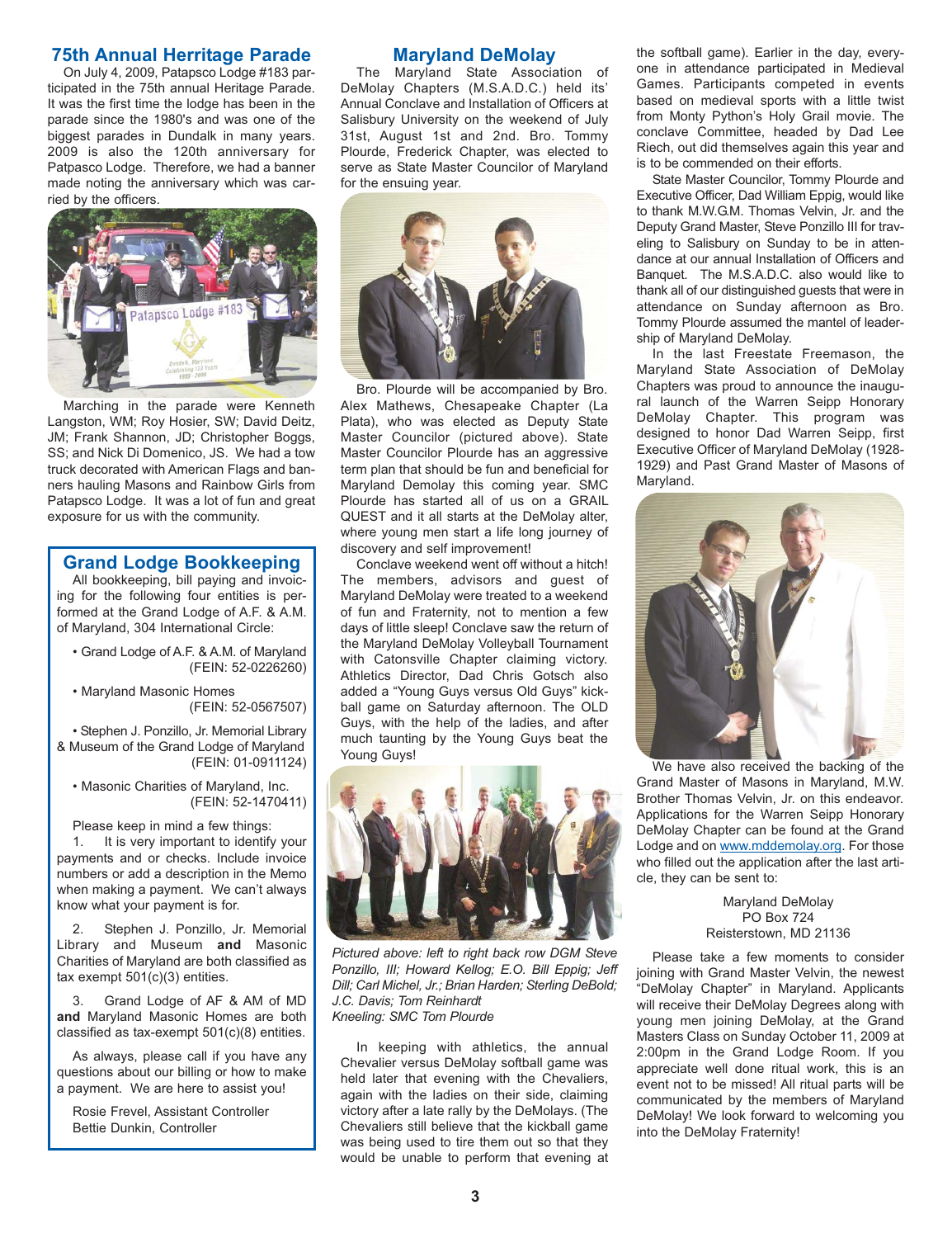#### **Masonic Service Association Charitable Program For Our Veterans**

The Masonic Service Association is a charitable program supported by our Grand Lodge to assist our Military Veterans during times of sickness and other required treatments while they are in one of our Veterans Hospitals. We try to offer varied activities that will make our veterans feel much better during their stay. Our organization can use help with volunteers to assist our representatives in implementing MSA programs. These programs include regular hospital visits on a specific evening, serve at the information desk on Monday and Thursday, bingo nights and many other social activities for our veterans. Any financial donations may be given to the MSA designated for a specific VA location to help with the program costs during the rehabilitation of our veterans. The facilities we serve are the Baltimore Veterans Medical Center, Perry Point, Charlotte Hall Veterans Home and the Martinsburg, West Virginia Medical Center. Please feel free to contact Dave Schneider, MSA COORDINATOR STATE OF MARYLAND if you can assist us with our visitation program. Monetary donations are always welcome. Checks can be made payable to the "MSA" and sent to my home address and I will make sure they are sent to the proper person. You may contact me at 1114 Ingate Road, Baltimore, MD 21227. Phone 410- 247-4039. e-mail daves@maxinter.net. Our area representatives are: Bobby Perry, Columbia Lodge No. 58, 301-898-7706; Anthony Pollygus, Mt. Ararat Lodge No. 44, 571-243-8179. You may also contact our MSA Executive Secretary Richard E. Fletcher, PGM Phone 301-588-4010.

We are just beginning to make our program known throughout the State. Some of the areas of our State have no representation and we are trying to address having complete State involvement with helping our Veterans

I think you will find it very rewarding making some kind of contribution to our veterans. Whether it is some hours of your time or cash donations it will provide you with the feeling that this is what Masonry is all about.

Thanks – Dave Schneider, P.M.

MSA Coordinator for the State of Maryland

# **Greetings from the Boumi Oasis**

Spring has sprung, Summer has gone and now we enter into the Fall of the year. It will be great to enjoy the Fall foliage and the cool evenings once again. But more importantly, we will again have the opportunity to open our meetings and return to labor. For some, this will be a time of renewal after relaxing and enjoying the Summer rest. We at Boumi are preparing to assemble in Virginia Beach for the Annual Mid Atlantic Shrine Association Convention and Competition. This is always a great time and we get to renew old friendships and develop new ones. Part of the fellowship of our organizations and the benefits are the opportunity to meet and greet new friends and learn what others are doing and accomplishing in their Temples and Lodges.



The Summer was a busy time for us at Boumi, with the Imperial Convention in San Antonio, Texas, where we along with the Grand Master and Deputy Grand Master and the Sovereign Grand Inspector General in Maryland has the opportunity to be in attendance and see the Shrine of North America carry out the business of the Shrine and Our Hospitals. This was a very difficult Convention but the Representatives worked very hard to be sure that the hospital system was kept in tack and that the Leadership received the message that they needed to work hard to resolve the problem within the system. We at Boumi cannot Thank the Leadership of collateral bodies enough for their continued support and encouragement. For those of you who have never been to a major convention, I can't tell you what a great feeling it is to have the Leaders of our organizations with you at your

own Convention. The other Temples do take notice and are sorry that they don't have the kind of relationship that we here in Maryland enjoy.

As we enter into the Fall of the year, we look forward to the various activities that will be forth coming: Harvest Home Day at the Grand Lodge on October 3rd and the Feast of Tishri, October 14th and the Orient Honors Day, October 18th at the Scottish Rite and the Membership Ceremonial , October 17th for Boumi to be held on the Eastern Shore.

We would again wish to thank the Grand Lodge Officers for their continued support and pray that the year continue to be successful and safe as they travel throughout the State.

Fraternally, James L. Davis, III, Potentate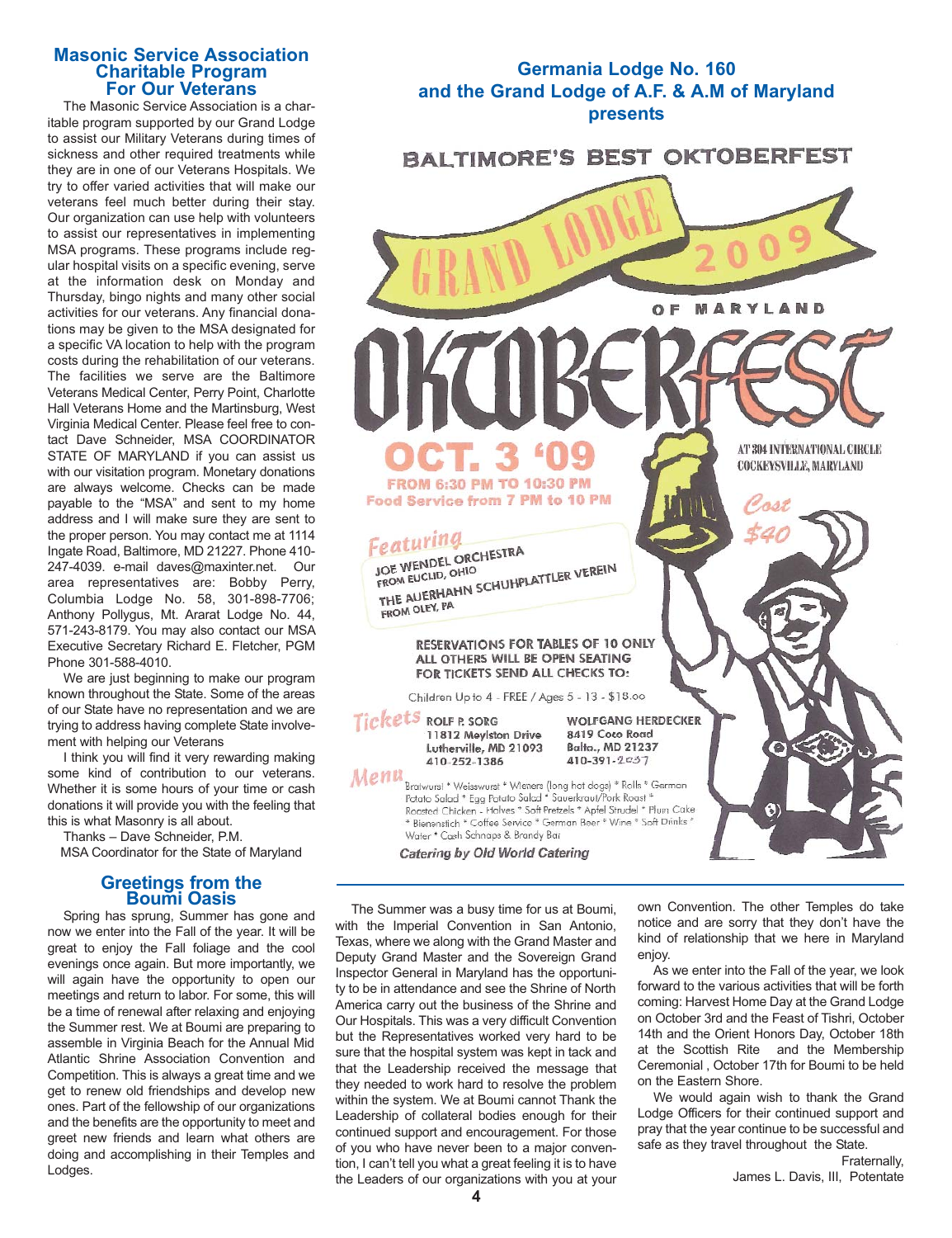# **The Worshipful Master**

**by Melvyn N. Freed, 32º, KCCH, P.M.** "Worshipful Master" is a title of respect designating a position of authority within a lodge of Freemasons. It is a designation clothed with the habiliments of esteem and admiration. As with all organizations, the "CEO" is entrusted with certain duties and obligations the fulfillment of which determines the direction and wellbeing of that institution. A Masonic lodge will prosper when there is harmony between its Worshipful Master and its brethren.

The role of the Worshipful Master (often called simply "Master") is complex due to the historical evolution of this station and the *raison d' être* of Freemasonry. Incumbent upon him is the administration of the health and welfare of his Blue Lodge and the assurance that the lodge will remain compliant with the tenets of Freemasonry and the policies of the Grand Lodge. His actions must always be circumscribed so that he will bring honor to the fraternity and worthy consequences will be his legacy.

What does it mean to be the "Worshipful Master"? Master of what? What are his ultimate duties? This article addresses these intriguing questions.

The Master is a fraternal brother, leader, teacher, and facilitator. He is responsible for the preservation and perpetuation of Freemasonry in his lodge and, with others, in the wider community. Most importantly, he should be a man who is the master of himself and a dedicated facilitator for assisting his Masonic brethren in becoming masters of themselves. The Master is a teacher, and, as with others, he is a continuing student of Masonic principles. He understands that he is not all-knowing and must assiduously pursue moral and spiritual growth by degree.

It is the Master who is the chief craftsman of his lodge and whose duty it is to give direction to the process of enriching the qualities of good men within the structure of Freemasonry. This provides the building blocks for the continuation of our ancient fraternity, the modernization of which is assured by the dedication of its members. It is the Master who calls his lodge to labor, recognizing the appropriate time to stand down for rest and refreshment. He is cognizant that in the pursuit of Masonic precepts all of the craftsmen are, in a special sense, apprentices in search of the ultimate truth. The attainment of mastery is by degree as each of the brothers strives to build his own temple of perfection in his search for his true self and his relationship with others.

It is the obligation of the Master of a Masonic lodge to promote the dignity and integrity of Freemasonry by perpetuating its perfect tenets in ways that they will become natural functions of daily life. To accomplish this, the Worshipful Master should be all of the following:

*A man of faith* who walks with God as his guide and compassion at his side. A man who is ever mindful of the Grand Architect of the Universe, crafting his behavior as a compliant servant.

*A man of sublime character* whose actions resist wrongful temptations and whose words are of uncompromised truth. He preserves the pure principles of Freemasonry and transmits them to his Masonic successors in enhanced form.

*A man of wisdom* who teaches, not berates; leads, but does not drive; speaks when necessary; yet, does not fail to listen. He is a man who inspires his Masonic brethren as they seek further light in Masonry, and, by his conduct, causes darkness to vanish and light to shine. He is a Mason who motivates his brethren to embrace the finest values of mankind. His guidance encourages others to master themselves and, thus, attain the degree of beauty that is prescribed by the Grand Architect of the Universe. The Master shall be prudent in his decisions so that his lodge will prosper and the influence of Masonry will be magnified.

*A man of temperance* who realizes that he must learn to control his passions before he can guide others. Although power is his to exercise, he shall do so with discretion and compassion, absent of malice and subterfuge.

*A man of peace* who promotes good will and harmony within and outside of his lodge. In matters of civil affairs, the Master should be a stalwart citizen who is faithful to his civic duties, ever mindful that he represents Freemasonry in all of his endeavors.

*A man of charity* whose acts of compassion for others brings relief to the suffering. He acknowledges that while man cannot create life, charity is the means by which he can improve it. The Master appreciates that charity not only brings support to the afflicted, it also ennobles the benefactor. He teaches that a Mason's reach should never be shorter than his ability to provide succor to the needy.

In conclusion, the Master shall always be mindful of his duties to God, his country; his neighbor, his family, and himself. He should endeavor to approach the wisdom of Solomon through study, contemplation, and flexibility while understanding the strength of morality and the power of charity.

So mote it be!

#### **Ionic Lodge No. 145**

Ionic Lodge No. 145 had the pleasure of giving two 60 year pins to William Benson and Charles Forbes, plus one 50 year pin to Edgar Rohde, Jr. at our regular meeting March 27, 2009.



*Pictured Above: L-R John A. Young, Jr., PGM; Ralph Turnbaugh (Charity Lodge No. 134); Jeffrey Sherman, WM; William Benson; John Rafine, G.I.; Charles Forbes, Jr.; Edgar Rohde, Jr.; Grandson of Brother Forbes; Harold Rohde, JW of Winchester Lodge in VA.*

# **Seat Pleasant Lodge No. 218 First Chip Event**

On August 4, 2009, which was the National Night Out against crime, we held our very first MD ChIP event. We went back to District Heights, where our last temple was located. At this event, due to the tireless efforts of following listed, whom I sincerely thank for their time, we processed some 65 children. We started a little late, but remained until after dark to get those in line completed.



Bill Hines, Terry and Nancy Royce, Carl and Joanne Graham, Jesse and Roxanne Reisman, Edison Duncan, EA (St. Alban's), Mel Harrison, Jim and Dakota Cloud. Dakota Cloud stayed home and didn't attend the last summer major event for the Job's Daughters just to help us! Thank you, Dakota. Also to the wives, Roxanne and Nancy, who were so great with the children and made the night pass quickly and efficiently.

To Mr. and Mrs. Graham, whose kindness and jovial spirit made the night more palatable. While there we were asked to hold two additional events in the City, this month as well as other dates and times through the remainder of the year.

Dan Brewer, WM

## **Royal Arch Chapter Degrees**

As part of this year's Harvest Home festivities the Grand Chapter of Royal Arch Masons of Maryland will be hosting the annual Multi-Jurisdictional York Rite Festival, on October 3rd at the Grand Lodge building in Cockeysville. The four Royal Arch Chapter degrees will be conferred by degree teams from Delaware, the District of Columbia, Virginia and Maryland. This is a special opportunity for Masons to see outstanding degree work from four different jurisdictions. Registration will begin at 9:30am and the degree work at 10:00am.

If you are already a Royal Arch Mason, you are encouraged to attend this event. If you are not, but would like to be, this is a wonderful opportunity to receive this further light in Masonry in a single day. We ask that you first petition a Chapter, pay the appropriate fee and be voted on. A list of Chapters can be found at www.yorkrite.com/md/gcram. You can get a petition form by going to www.yorkrite.com/md or by asking a Royal Arch Mason. However, if you just show up on October 3rd, we will do our best to get you in. (Remember to bring your checkbook.) If you have questions or need more information, you can contact Lou Bandell, the Grand High Priest, at (410) 252-6020 or ghpmd08@comcast.net or Bob Lumbert, the Grand King, at (410) 969-2682 or boblumbert@aol.com (e-mail preferred). Please come and join us.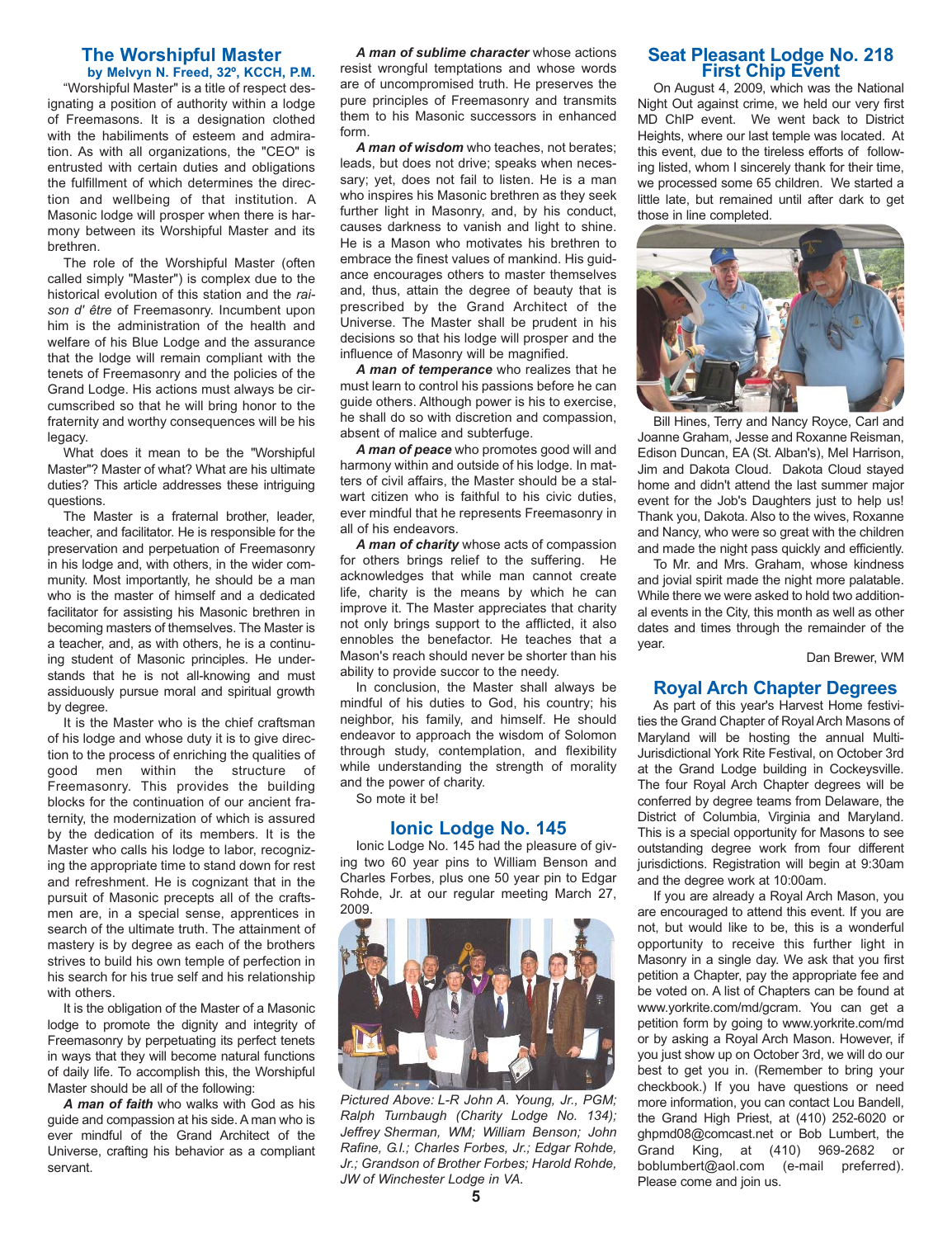



# Tall Cedars of Lebanon of North America http://www.tallcedars.org

Come and join us in our "Fun, Frolic and Fellowship."

Travel with us to the many Forests (Lodges) in our area. Attend our Conventions and help us raise money for Muscular Dystrophy Research.

Masonic related, the Tall Cedars of Lebanon was chartered in Trenton, New Jersey in 1902.

Beginning in 1951, the Tall Cedars of Lebanon became the first organization to offer continuing financial assistance to the Muscular Dystrophy Association. This year marks our 56<sup>th</sup> Anniversary supporting MDA.

"Visit our website, use the Forest Finder to locate a Forest nearest to you & contact the Scribe for more information on how to become a Tall Cedar"





Brother John Douglas recently was awarded the "Beyond the Call Award" at the Martinsburg Veterans Affairs Medical Center dinner for outstanding volunteers.

In addition of being a Deputy Representative of the Masonic Service Association, John was the driver of the Veterans Affairs transportation van from Frederick, Maryland to the Martinsburg, V.A. Medical Center.

John also donates his time as a Masonic Service Association volunteer visiting with the veterans in the Medical Center.

John is a veteran of World War II with a busy schedule. He is very active in Ancient Free and Accepted Masons of Maryland raised to Master Mason in Columbia Lodge No. 58 on February 7, 1994 in Frederick, Maryland; Ali Ghan Shiner Cumberland Maryland; Past President of Hagerstown Shiners; Past President of Sayara Unit (little cars - Model T); Tall Cedars of Lebanon on (current Treasurer); Scottish Rite 32 Degree; Valley of Frederick; Valley of Cumberland; Knights of St. Andrew.

It is a great honor for me to have Brother John as a Masonic Service Association volunteer.

Fraternally, Bob Perry Masonic Service Association Representative Martinsburg V A Medical Center



# **Can You Help Identify This Picture?**



This picture was sent to the Grand Lodge from The Photo Detective.

#### (www.photodetective.com)

If anyone can identify the group or the individuals in this picture, please contact Jason at the Grand Lodge Office at 410-527-0600

#### *Grand Master's Message Continued from Page 1*

Recently, we began to use a new telephone calling service to notify the Grand Lodge Officers of upcoming events and to alert them to changes in the Grand Line's schedule. This has proved to be very useful for spreading the word quickly. We have also created a list of the Worshipful Masters of our Lodges and a list of the Grand Inspectors so that we can take advantage of this service for their benefit as well. In addition, we have asked about fifteen Lodges to participate in a test of the system to send reminders to the members of their Lodges as well as important announcements such as memorial services. The cost is very reasonable and during the test period, the Grand Lodge will be paying for the use of the service.

If you receive calls from the system, and decide you would prefer not to receive future calls, listen to the options that are announced and choose the one that lets you opt out from future calls. Should you decide later that you would like to receive calls, you will need to personally notify your Lodge Secretary who will, in turn, add your number back into the call-up list. Some Lodges have been using a similar service for the past year or so and have reported that is is very well received by their members.

I look forward to seeing each of you as we travel around our jurisdiction and visit.

Fraternally, Tom Velvin Grand Master

# **Nation's Capital Masonic Day of Prayer**

The Nation's Capital Masonic Day of Prayer will be held on Saturday October 3, 2009 at 12:00 noon at the Metropolitan Methodist Church, Nebraska Avenue, Washington DC.

The event is being jointly organized and hosted by the Grand Lodge, FAAM, of the District of Columbia and the Most Worshipful Prince Hall Grand Lodge of DC.

The Nation's Capital Masonic Day of Prayer was conceived to promote unity among all Masons, prayer and thanksgiving for God's blessings on our noble fraternity and for the contributions made by past and present brethren for its development, growth and prosperity, and reflection by Masons on the true purposes of our institution as requiring us to dedicate and devote our lives to the service of the Great Architect of the Universe.

The event will take place some two weeks following the publication of the much heralded Dan Brown's book, "Solomon's Key", which is to appear in shops on September 15, 2009. The focus of the book, we are told, is on Freemasonry and Washington, DC.

The event is open to all Masons, their family and friends, and refreshments will follow the program.

The event will also coincide with the arrival in Washington DC of hundreds of Masons from the US and other parts of the world to attend the biennial session of the Ancient and Accepted Scottish Rite of Freemasonry, Southern Jurisdiction.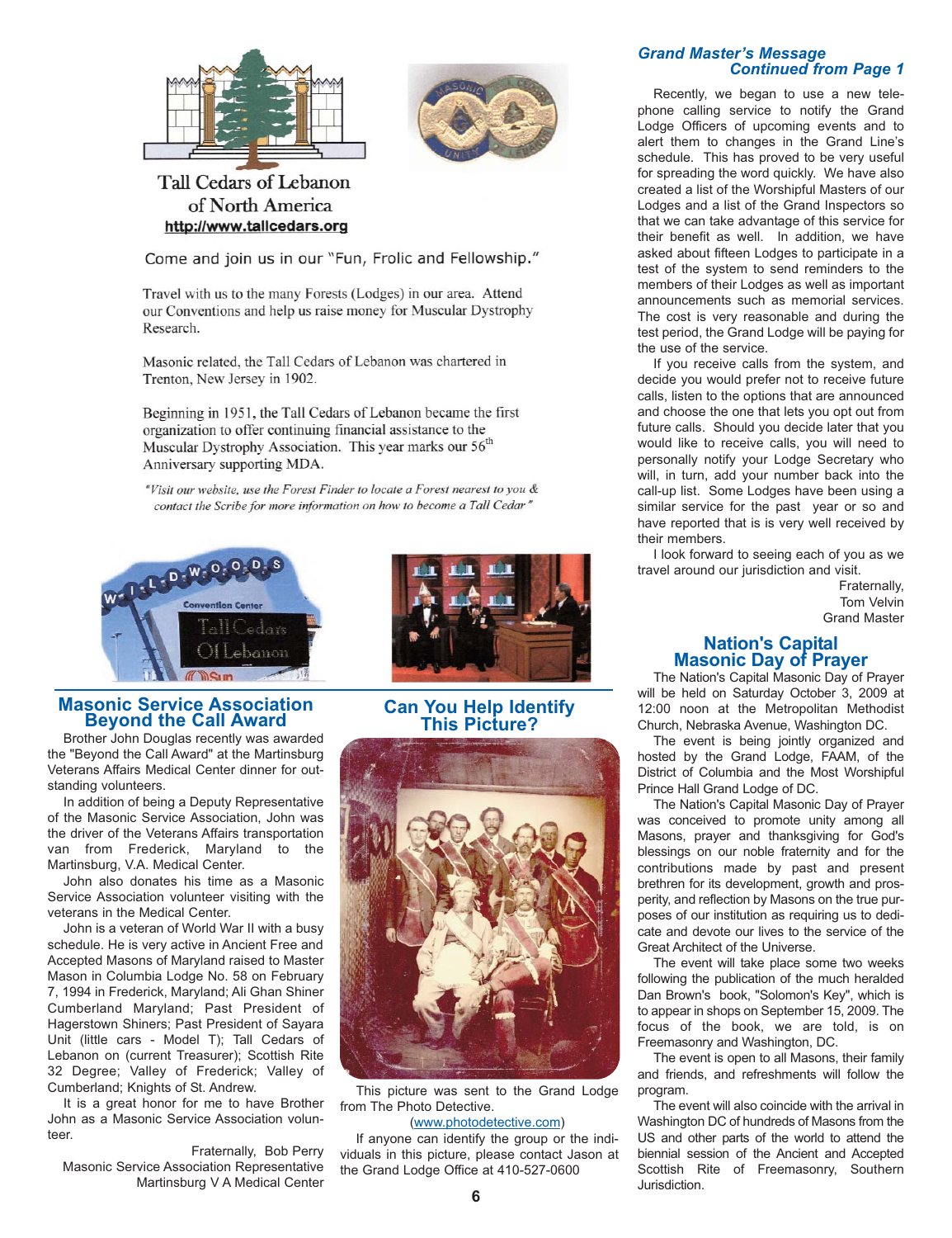## **Harvest Home Day 2009**

The hour glass is an emblem of... time. Behold how swiftly the sands run and how rapidly the seasons change. We cannot without astonishment believe that summer has passed almost imperceptibly and to our surprise, Fall is upon us and in the short space of a few days another Harvest Home will beckon men from both near and far. Your Harvest Home Committee has been at labor for weeks planning and preparing for the gathering of friends and brothers. Over a ton of sausage has been ordered, pounds and pounds of pancake mix, syrup and butter as well as bags and bags of coffee is being stockpiled for the fall feast. Pumpkin pies, fresh baked and delivered, will top off the morning meal.

Our Grand Master, Thomas M. Velvin, will have members of the Ham Radio Club on site and making calls worldwide should you feel like "reaching out to touch someone". Antique cars and tractors will be on site also for viewing or negotiations.

The Scottish Rite, York Rite, Demolay and Jobs Daughters will each have a display table and information on their organization. Will your Lodge have a table set up or a "sign post"? There is no charge and this makes a great meeting place and recognition for your Lodge.

If you have a car, tractor, or any item you would like to display call Marlin Mills at 410-836- 8855/410-459-1500 or Fred Spicer at 410-740- 8359 for entry arrangements.

**SAVE THE DATE: SATURDAY, OCTOBER 3, 2009**. Buses will start running at 6:00 AM and the last bus will depart at 10:00 AM. Parking is in the same place as always, McCormick Plaza. There is no parking available on Grand Lodge Grounds! All of this plus all you can eat for only a \$5.00 donation. And, in addition, you will receive your "wages", a 2009 Harvest Home token.

# **Remember When?**



*In these undated photos, you can see tons of cars lined up on the Bonnie Blink property for the annual corn husking and Brothers standing in line for pumpkin pie.*

*What started as a day of labor has now become a tradition for all Maryland Masons.*





The Grand Lodge of A.F. & A.M. of Maryland and the Stephen J. Ponzillo, Jr. Memorial Library & Museum presents,

# The Rushmore Presidents

Come find out about the United States Constitution, the views of these four former Presidents of the great document, and the impact the document had on each of them.



Wednesday, October 21, 2009 The Grand Lodge of Maryland 302 International Circle Cockeysville, MD 21030



Sponsored by the Grand Lodge of A.F. & A.M. of Maryland



**FREE** to Masons, their guests and the public. Reservations Required

Reservations must be made by September 18, 2009 and a ticket secured. Preceding the 7:00pm performance, a reception will be available for \$22.00 per person at 6:00pm in the Grand Lodge Ballroom including fruit, cheese, hot and cold hors d'ocuvres, winc and soft drinks.

Reservations for the reception and/or program may be made by contacting the Office of the Grand Lodge at 410-527-0600 or by email at office@glmd.org No reservation is final until confirmed by US mail or email.



304 International Circle, Cockeysville, MD 21030 · 410.527.0600 · Fax: 410.527.1276 'E-Mail: office@glmd.org . Website: www.mdmasons.org/gl

## **The Lewis Jewel**

The word "Lewis" denotes strength and is depicted by certain pieces of metal dovetailed into a stone, which forms a cramp, and enables the operative Mason to raise great weights to certain heights with little encumbrance, and to fix them in their proper bases. Lewis, likewise, denotes the son of a Mason; his duty is to bear the heat and burden of the day, from which his parents, by reason of their age, ought to be exempt; to help them in time of need, and thereby render the close of their days happy and comfortable; and his privilege for so doing is to be made a Mason before any other person however dignified.

In the days of operative Masonry, it was a great source of pride when a son followed in his father's footsteps and was Entered as an Apprentice, his name "entered" on the roll, and thereby admitted to the Lodge. To study his father's skills and learn to use his father's tools were manifest expressions of the greatest honor and esteem a son could play. It was common to

carry on the tradition through several generations in the same family.

The Lewis Jewel may be worn by a Mason, if, at the time of his Initiation, his father was a Mason in good standing. The initiate of a deceased father - in good standing at the time of his death - would also qualify. The jewel is suspended from two chains with two bars. The upper bar contains the name of the father and the date of his initiation. The lower bar contains the name of the son and date of his initiation. The Jewel comes in a wallet with a pocket holder. The father of a "Lewis" may also wear the jewel.

To qualify for the Lewis Award, contact the Grand Lodge office to secure the form for verification and engraving and return the completed form with the fee of \$65.00 in a check made payable to the Grand Lodge of Maryland. The Grand Inspector will arrange for the Lewis Medal presentation.